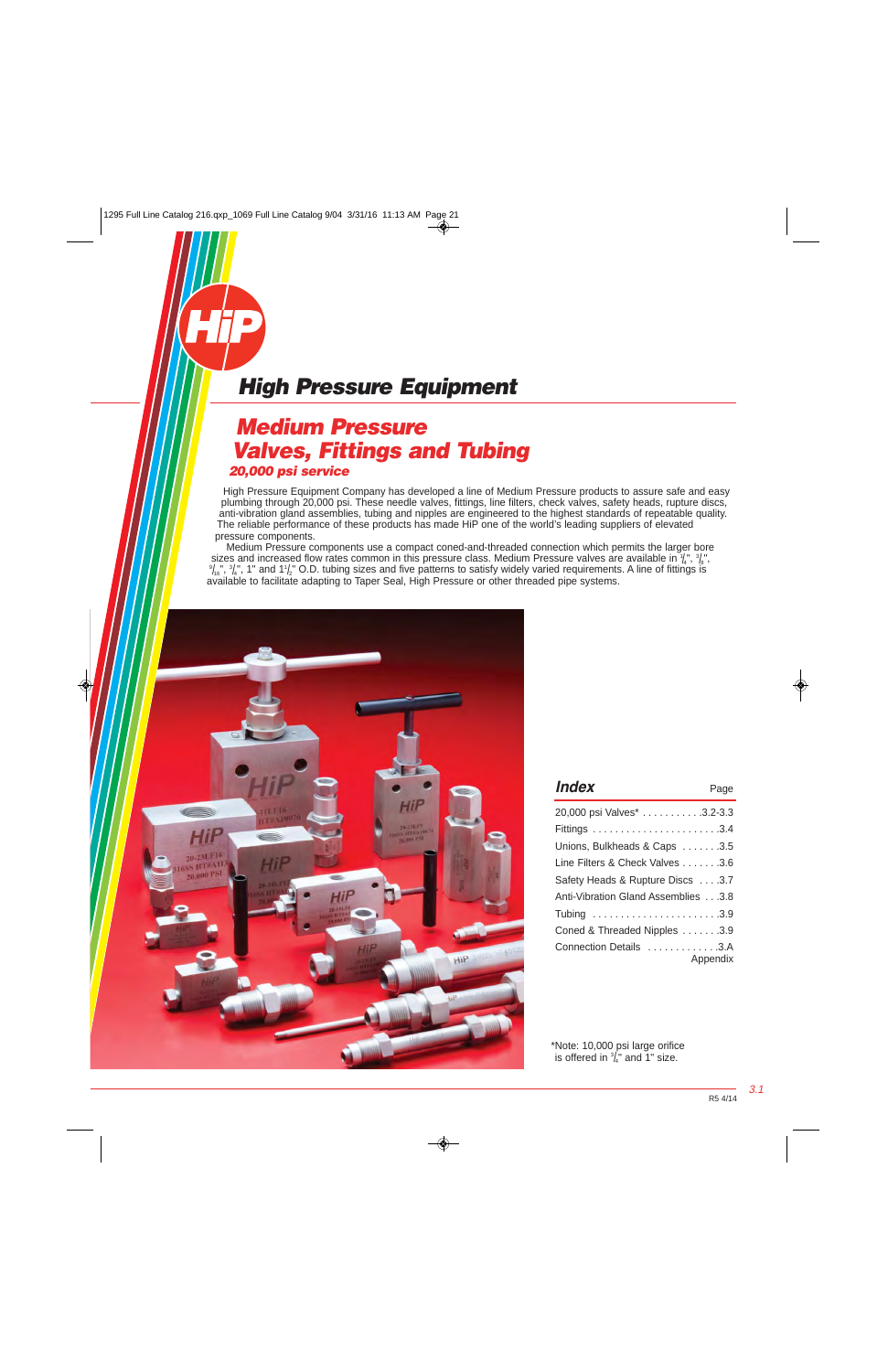<span id="page-1-0"></span>





LF12 ( $\frac{3}{4}$ ") and LF16 (1")\*

\* Note: 10,000 psi large orifice is offered in  $\frac{3}{4}$  and 1" size.

### **20,000 psi Medium Pressure Valves**

**Medium Pressure (coned & threaded)** type connections for  $\frac{1}{4}$ ",  $\frac{3}{8}$ ",  $\frac{9}{16}$ ",  $\frac{3}{4}$ ", 1" and 1<sup>1</sup>/<sub>2</sub>" O.D. tubing.

 **Non-rotating tip stems** are standard for on-off service and ensure long life on valve seats. Regulating tip stems are available for all valves at no additional cost, add - REG to part number.

 **Glands and collars** for tubing are supplied with each valve unless otherwise requested (glands and collars shown on pages 3.4 and 3.A).

 **Materials** include high tensile type 316 stainless steel bodies and hardened 17-4PH stainless steel lower section stems.  $1\frac{1}{2}$ " O.D. valves are constructed of 2205 duplex.

**Packing** is Teflon (450°F) standard with optional Viton (350°F), BUNA-N (200°F) and Grafoil (800°F) available at no additional cost.

 **Air operators** for remote control operation are available for all valves. (Refer to Air Operator section of catalog for additional data).

 **Extreme temperatures** can be accommodated by using extended stuffing boxes (See Specialty Valve section of catalog).

#### **Valve Features**

- 
- Positive gland lock device
- Non-rotating stem tips Packing below stem threads
	- $\frac{1}{4}$ " through 1 $\frac{1}{2}$ "
- Type 316 ss high tensile bodies
- No stem adjustment needed LF4, LF6 and LF9
- Black T-handles or choice of 4 colors LF4, LF6 and LF9
- 316 ss handles LF12, LF16 and LF24



LF24  $(1\frac{1}{2})$  (Rated to 15,000 psi)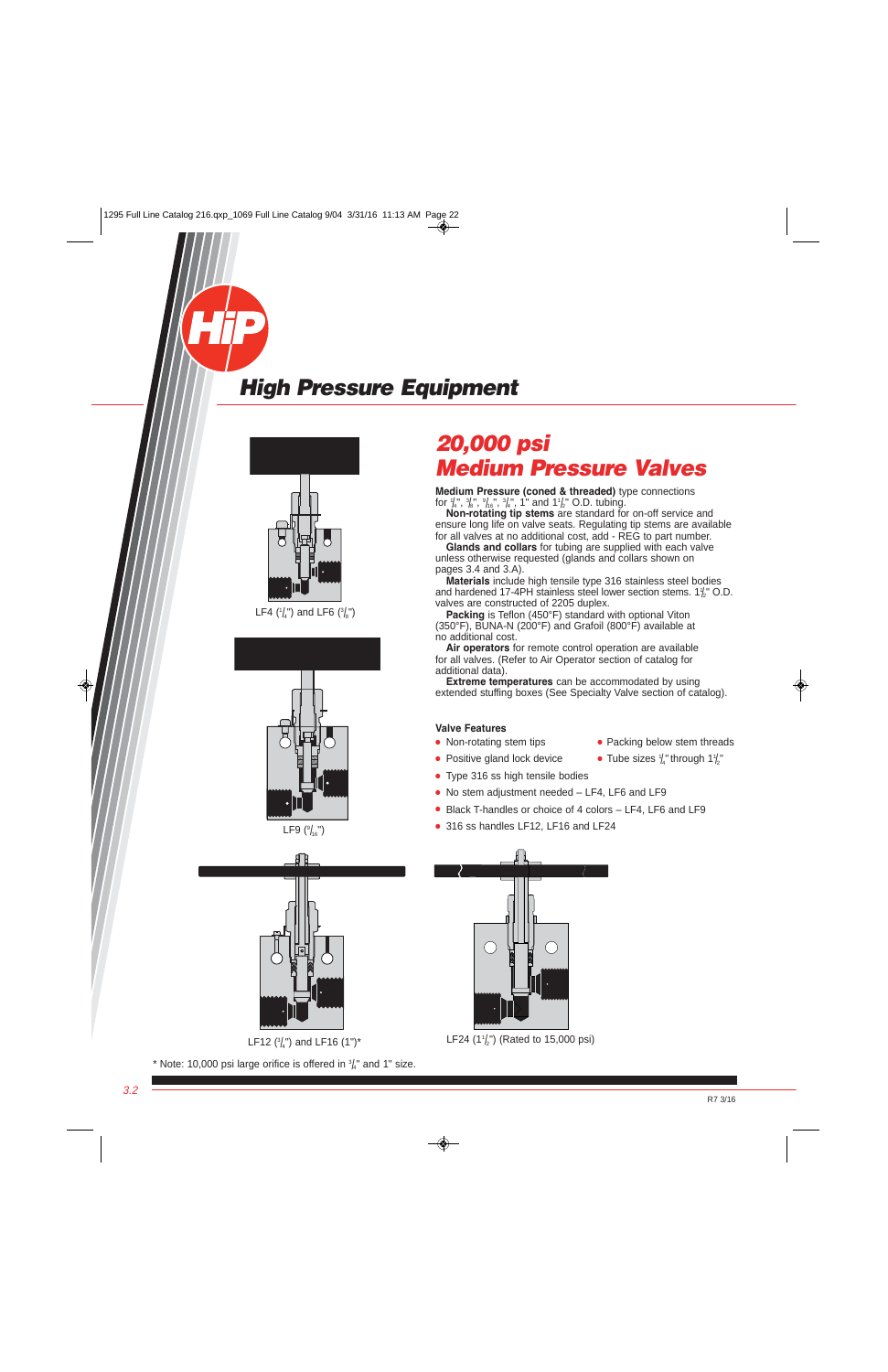



#### **Two Way Straight Valves**

| <b>Tubing</b>          | Catalog No. | psi    | <b>Connection</b> | Orifice                | D                 | Е                  | E                             | G                              | н                    | u                     |                |                         | <b>Thickness</b> |
|------------------------|-------------|--------|-------------------|------------------------|-------------------|--------------------|-------------------------------|--------------------------------|----------------------|-----------------------|----------------|-------------------------|------------------|
| $\frac{1}{4}$ " O.D.   | 20-11LF4    | 20,000 | LF4               | $^{1}/_{8}$ "          | $4^{3}/_{8}$      | 2"                 | $^{3}/_{8}$ "                 | 131<br>/16                     | 2''                  | $\frac{3}{8}$         | $1^{1}/_{4}$ " | 7/32                    | $^{3}/_{4}''$    |
| $\frac{3}{8}$ " O.D.   | 20-11LF6    | 20,000 | LF6               | 13 <sub>I</sub><br>164 | $4^{3}/_{8}$      | 2"                 | 31H<br>/s                     | 13 <sub>I</sub><br>116         | $\Omega$             | 31 <sub>1</sub><br>/8 | $1^{1}/_{4}$ " | /32                     | $^{3}/_{4}''$    |
| $\frac{9}{16}$ " O.D.  | 20-11LF9    | 20,000 | LF9               | 5/16                   | $6^{1}/s$         | $2^{1}/2$          | 11 <sup>11</sup><br>I2        | $1\frac{1}{8}$                 | $2^{7}/_{8}$         | $\mathbf{r}_{2}$      | $1^{3}/s''$    | 11/32                   | 1 <sup>11</sup>  |
| $\frac{3}{4}$ " O.D.   | 20-11LF12   | 20.000 | LF12              | $^{7}/_{16}$ "         | 7 <sup>''</sup>   | 3''                | 31 <sub>1</sub>               | $1^{1}/2$                      | $3^{3}/_{4}$         | $^{5}/_{8}$ "         | $1^3/4''$      | $^{7}/_{16}$ "          | $1^{3}/_{8}$ "   |
| $\frac{3}{4}$ " O.D.   | 10-11LF12   | 10.000 | <b>LF12</b>       | 33/64                  | 7''               | 3''                | $^{3}/_{4}$ "                 | $1\frac{1}{2}$                 | $3^{3}/_{4}$         | $^{5}/_{8}$ "         | $1^{3}/_{4}$   | $\frac{7}{16}$          | $1^{3}/8$        |
| $1"$ O.D.              | 20-11LF16   | 20,000 | <b>LF16</b>       | $^{9}/_{16}$ $''$      | $8^{27}/_{64}$    | $4^{1}/s$          | $71 -$<br>/s                  | $1^{13}/_{16}$                 | $4^{5}/\mathrm{s}$ " | $1^{1}/s''$           | $2^{1}/2$      | $91$ $\mu$<br>/16       | $1^3/4$          |
| $1"$ O.D.              | 10-11LF16   | 10.000 | <b>LF16</b>       | $-111/7$<br>116        | $8^{27}$ /<br>164 | $4^{1}/\mathrm{s}$ | 71 <sub>1</sub><br>$\sqrt{8}$ | $1^{13}/_{16}$<br>$\mathbf{u}$ | $4^{5}/\mathrm{s}$   | $1\frac{1}{8}$        | $2^{1}/2$      | 91 <sup>11</sup><br>/16 | $1^{3}/_{4}$ "   |
| $1\frac{1}{2}$ ," O.D. | 15-11LF24   | 15.000 | LF24              | $^{15}/_{16}$          | $9^{45}/_{64}$    | $5^{3}/_{4}$       | $1\frac{1}{4}$                | $2^{3}/_{4}$ "                 | $6^{1}/_{2}$         | $1\frac{1}{2}$        | $3^{3}/_{4}$ " | $^{3}/_{4}$ "           | $2^{1}/_{4}$ "   |

#### K J H G E D L









|--|

| <b>Tubing</b>          | Catalog No. | psi    | <b>Connection</b> | <b>Orifice</b>         | D                    | E              | F                        | G               | н              |                | κ              |                              | <b>Thickness</b> |
|------------------------|-------------|--------|-------------------|------------------------|----------------------|----------------|--------------------------|-----------------|----------------|----------------|----------------|------------------------------|------------------|
| $\frac{1}{4}$ " O.D.   | 20-12LF4    | 20,000 | LF4               | $\frac{1}{8}$ "        | $4^{13}/_{16}$       | 2 <sup>n</sup> | -                        | $1^{1}/_{4}$ "  | $2^{7}/_{16}$  | $\frac{3}{8}$  | $1^{1}/_{4}$ " | $^{\prime}$<br>7/32          | $^{3}/_{4}$ "    |
| $\frac{3}{8}$ " O.D.   | 20-12LF6    | 20,000 | LF6               | $\frac{13}{64}$        | $4^{13}/_{16}$       | 2"             | -                        | $1^{1}/_{4}$ "  | $2^{7}/_{16}$  | $1^{3}/8$      | $1^{1}/_{4}$ " | $^{7}/_{32}$ "               | $^{3}/_{4}''$    |
| $\frac{9}{16}$ " O.D.  | 20-12LF9    | 20,000 | LF9               | $^{5}/_{16}$           | $6^{5}/s$ "          | $2^{1}/2$ "    | -                        | $15/8$ "        | $3^{3}/8$ "    | $\frac{1}{2}$  | $1^{3}/s''$    | $111 -$ <sup>11</sup><br>132 | 1 <sup>''</sup>  |
| $\frac{3}{4}$ " O.D.   | 20-12LF12   | 20.000 | <b>LF12</b>       | $^{7}/_{16}$ "         | $7^{1}/2$            | 3''            | -                        | 2"              | $4^{1}/_{4}$ " | $1^{5}/8$      | $1^{3}/_{4}$ " | $^{7}/_{16}$ "               | $1^{3}/8$ "      |
| $^{3}/_{4}$ " O.D.     | 10-12LF12   | 10.000 | <b>LF12</b>       | 33/64                  | $7^{1}/2$            | 3''            | -                        | 2 <sup>n</sup>  | $4^{1}/_{4}$ " | 5/8            | $1^{3}/_{4}$ " | $71 -$<br>116                | $1^{3}/8$        |
| $1"$ O.D.              | 20-12LF16   | 20,000 | LF16              | $^{9}/_{16}$           | $9^{3}/8$ "          | $4^{1}/_{8}$ " | -                        | $2\frac{9}{16}$ | $5^{7}/_{16}$  | $1\frac{1}{8}$ | $2^{1}/2$      | $^{9}/_{16}$ "               | $1^{3}/_{4}$ "   |
| $1"$ O.D.              | 10-12LF16   | 10,000 | <b>LF16</b>       | 11/16                  | $9^{3}/\mathrm{s}$ " | $4^{1}/_{8}$ " | -                        | $2^{9}/_{16}$   | $5^{7}/_{16}$  | $1^{1}/s''$    | $2^{1}/2$      | 9/16                         | $1^3/4''$        |
| $1\frac{1}{2}$ ," O.D. | 15-12LF24   | 15,000 | LF24              | 15 <sub>I</sub><br>116 | $9^{61}/_{64}$       | $5^{3}/_{4}$ " | $\overline{\phantom{a}}$ | 3''             | $6^{3}/_{4}$ " | $1\frac{1}{2}$ | $3^{3}/_{4}$ " | $^{3}/_{4}$ "                | $2^1/4''$        |

### **Three Way Valves/Two Pressure Connections**

| <b>Tubing</b>         | Catalog No. | psi    | <b>Connection</b> | Orifice              | D                    | Е                  | E                    | G                             | н                    | J                      |                |                  | <b>Thickness</b> |
|-----------------------|-------------|--------|-------------------|----------------------|----------------------|--------------------|----------------------|-------------------------------|----------------------|------------------------|----------------|------------------|------------------|
| $\frac{1}{4}$ " O.D.  | 20-13LF4    | 20,000 | LF4               | $\frac{1}{8}$        | 5"                   | $\Omega$           | $\mathbf{u}$         | $1^{7}/_{16}$                 | $2^{5}/s$            | $^{3}/_{8}$ "          | $1^{1}/_{4}$   | 7/32             | $^{3}/_{4}$ "    |
| $\frac{3}{8}$ " O.D.  | 20-13LF6    | 20,000 | ∟F6               | $^{13}/_{64}$        | 5"                   | 2"                 | 4 <sub>  </sub>      | $1^{7}/_{16}$                 | $2^{5}/s$ "          | 31 <sup>11</sup><br>78 | $1^{1}/_{4}$ " | 132              | $\frac{3}{4}$    |
| $\frac{9}{16}$ " O.D. | 20-13LF9    | 20,000 | LF <sub>9</sub>   | $5/$ $\prime$<br>116 | $6^{7}/_{8}$         | $2^{1}/_{2}$       | $1^{1}/_{4}$ "       | $1^{7}/s$ "                   | $3^{5}/s$            | $\sqrt{u}$<br>12       | $1^{3}/s''$    | 111<br>132       | 4 <sup>ii</sup>  |
| $\frac{3}{4}$ " O.D.  | 20-13LF12   | 20,000 | <b>LF12</b>       | $\frac{7}{16}$ "     | $7^{7}/_{8}$         | 3''                | $2^{5}/\mathrm{s}$ " | $2^{3}/_{8}$ "                | $4^{5}/\mathrm{s}$ " | $\frac{5}{8}$ "        | $1^{3}/_{4}$   | /16              | $1^{3}/_{8}$ "   |
| $^{3}/_{4}$ " O.D.    | 10-13LF12   | 10,000 | <b>LF12</b>       | 33/64                | $7^7$ / <sub>8</sub> | 3''                | $2^{5}/s$ "          | $2^{3}/s$ "                   | $4^{5}/\mathrm{s}$   | $^{5}/_{8}$ "          | $1^{3}/_{4}$   | $^{7}/_{16}$ "   | $1^{3}/3$        |
| $1"$ O.D.             | 20-13LF16   | 20,000 | LF16              | 91<br>716            | $9^{3}/_{4}$         | $4^{1}/_{8}$       | $2^{1}/s$            | $3^{1}/_{16}$ "               | $5^7$ / $\rm s$ "    | $1\frac{1}{8}$         | $2^{1}/2''$    | $\frac{9}{16}$ " | $1^{3}/_{4}$ "   |
| $1"$ O.D.             | 10-13LF16   | 10,000 | <b>LF16</b>       | $^{11}/_{16}$ "      | $9^{3}/_{4}$         | $4^{1}/\mathrm{s}$ | $2^{1}/s$            | $\mathbf{u}$<br>$3^{1}/_{16}$ | $5^{7}/s$            | $1^{1}/s''$            | $2^{1}/2$      | 9/16             | $1^{3}/_{4}$ "   |

#### **Three Way Valves/One Pressure Connection**

| <b>Tubing</b>         | Catalog No. | psi    | <b>Connection</b> | Orifice                 | D                              | Е                  | Е              | G              | н              |                |              |                   | <b>Thickness</b> |
|-----------------------|-------------|--------|-------------------|-------------------------|--------------------------------|--------------------|----------------|----------------|----------------|----------------|--------------|-------------------|------------------|
| $\frac{1}{4}$ " O.D.  | 20-14LF4    | 20,000 | LF4               | $\frac{1}{8}$ "         | $4^{13}/_{16}$<br>$\mathbf{H}$ | 2"                 | $1^{1}/_{4}$ " | $1^{1}/_{4}$ " | $2^{7}/_{16}$  | $^{3}/_{8}$ "  | $1^{1}/_{4}$ | $\frac{7}{32}$ "  | $^{3}/_{4}$ "    |
| $\frac{3}{8}$ " O.D.  | 20-14LF6    | 20,000 | LF6               | 131<br>/64              | $4^{13}/_{16}$                 | 2''                | $1^{1}/_{4}$   | $1\frac{1}{4}$ | $2^{7}/_{16}$  | $^{3}/_{8}$ "  | $1^{11}$     | $^{7}/_{32}$ $''$ | $^{3}/_{4}''$    |
| $\frac{9}{16}$ " O.D. | 20-14LF9    | 20,000 | LF9               | $\frac{5}{16}$          | 65/8"                          | $2^{1}/2$ "        | 15/8"          | 15/8           | $3^{3}/s$ "    | $\frac{1}{2}$  | $1^{3}/s''$  | 11/32             | 4 <sup>  </sup>  |
| $\frac{3}{4}$ " O.D.  | 20-14LF12   | 20.000 | LF12              | 71 <sub>ii</sub><br>/16 | $7^{1}/2$                      | 3''                | 2"             | 2''            | $4^{1}/_{4}$ " | $1^{5}/8$      | $1^{3}/_{4}$ | $^{7}/_{16}$ "    | $1^{3}/_{8}$ "   |
| $\frac{3}{4}$ " O.D.  | 10-14LF12   | 10.000 | <b>LF12</b>       | 33/64                   | $7^{1}/2$                      | 3''                | 2''            | 2 <sup>n</sup> | $4^{1}/4$      | $^{5}/_{8}$ "  | $1^{3}/_{4}$ | $^{7}/_{16}$ "    | $1^{3}/3$        |
| $1"$ O.D.             | 20-14LF16   | 20.000 | LF16              | $\frac{9}{16}$ "        | $9^{3}/\mathrm{s}$             | $4^{1}/_{8}$       | $2^{5}/s$      | $2^{5}/s$      | $5^{7}/_{16}$  | $1\frac{1}{8}$ | $2^{1}/2''$  | $\frac{9}{16}$ "  | $1^{3}/_{4}$ "   |
| $1"$ O.D.             | 10-14LF16   | 10,000 | <b>LF16</b>       | 11 <sub>L</sub><br>/16  | $9^{3}/8$ "                    | $4^{1}/\mathrm{s}$ | $2^{5}/s$      | $2^{5}/s$ "    | $5^{7}/_{16}$  | $1\frac{1}{8}$ | $2^{1}/2$    | $91$ $\mu$<br>/16 | $1^3/4''$        |

#### **Three Way/Two Stem Connection Valves**

| <b>Tubing</b>         | . .<br>Catalog No. | psi    | <b>Connection</b> | Orificel         | D                    | Е            | F                               | G                              | н              |                   |                |                                       | <b>Thickness</b> |
|-----------------------|--------------------|--------|-------------------|------------------|----------------------|--------------|---------------------------------|--------------------------------|----------------|-------------------|----------------|---------------------------------------|------------------|
| $\frac{1}{4}$ " O.D.  | 20-15LF4           | 20,000 | LF4               | $\frac{1}{8}$ "  | $5^{3}/_{4}$         | 2"           | 11/16                           | $\mathbf{H}$<br>$1^{3}/_{16}$  | $3^{3}/_{8}$ " | $\frac{3}{8}$     | $1^{1}/_{4}$   | $^{7}/_{32}$                          | $^{3}/_{4}$ "    |
| $\frac{3}{8}$ " O.D.  | 20-15LF6           | 20,000 | LF6               | $^{13}/_{64}$    | $5^{3}/_{4}$         | 2"           | 111/<br>116                     | $1^{3}/_{16}$ "                | $3^{3}/s$ "    | $^{3}/_{8}$ "     | $1^{1}/_{4}$   | $\frac{7}{32}$ "                      | $^{3}/_{4}$ "    |
| $\frac{9}{16}$ " O.D. | 20-15LF9           | 20,000 | LF9               | 5/16             | $8^{3}/\mathrm{s}$ " | $2^{1}/_{2}$ | $\mathbf{u}$<br>$2\frac{9}{16}$ | $1^{3}/_{4}$ "                 | $5\frac{1}{8}$ | $\frac{1}{2}$     | $1^{3}/s''$    | $^{\prime}$<br>111<br>132             | 1 <sup>11</sup>  |
| $\frac{3}{4}$ " O.D.  | 20-15LF12          | 20,000 | ∟F12              | $\frac{7}{16}$ " | $9^{3}/_{4}$ "       | 3"           | $3^{1}/4$                       | $2^1/4''$                      | $6^{1}/2$ "    | $^{5}/_{\circ}$ " | $1^{3}/_{4}$ " | $^{7}/_{16}$ "                        | $1^{3}/_{8}$ "   |
| $\frac{3}{4}$ " O.D.  | 10-15LF12          | 10.000 | LF12              | 33/<br>164       | $9^{3}/4$            | 3"           | $3^{1}/4$ "                     | $2^{1}/4$                      | $6^{1}/2$ "    | $^{5}/_{8}$ "     | $1^{3}/_{4}$ " | $^7/$ <sub>16</sub> $^{\prime\prime}$ | $1^{3}/8$        |
| $1"$ O.D.             | 20-15LF16          | 20,000 | LF16              | $\frac{9}{16}$ " | $12^{3}/_{16}$       | $4^{1}/_{8}$ | $'' 4'_{\text{B}}$              | $2^{13}$ /<br>/16              | $8^{1}/_{4}$ " | $1\frac{1}{8}$    | $2^{1}/2$      | $^{9}/_{16}$ "                        | $1^3/4$ "        |
| $1"$ O.D.             | 10-15LF16          | 10,000 | <b>LF16</b>       | $^{11}/_{16}$ "  | $12^{3}/_{16}$       | $4^{1}/_{8}$ | $\ 4\ _{8}$ "                   | $2^{13}$ / <sub>1</sub><br>116 | $8^{1}/4$ "    | $1\frac{1}{8}$    | $2^{1}/2$      | $91$ $\prime$<br>116                  | $1^{3}/_{4}$ "   |

#### **Replaceable Seat Valves**

| <b>Tubing</b>         | Catalog No. | psi    | <b>Connection</b> | Orifice l       | D                    | E                  |                          | G               | н                  |                 | κ              |                  | <b>Thickness</b> |
|-----------------------|-------------|--------|-------------------|-----------------|----------------------|--------------------|--------------------------|-----------------|--------------------|-----------------|----------------|------------------|------------------|
| $\frac{1}{4}$ " O.D.  | 20-12LF4-R  | 20,000 | LF4               | $\frac{1}{8}$ " | $5^{5}/\mathrm{s}$   | 2 <sup>n</sup>     |                          | $1^{1}/4$       | $2^{7}/_{16}$ "    | $\frac{3}{8}$ " | $1^{1}/_{4}$ " | $^{7}/_{32}$ "   | $\frac{3}{4}$    |
| $\frac{3}{8}$ " O.D.  | 20-12LF6-R  | 20,000 | LF <sub>6</sub>   | $\frac{13}{64}$ | $5^{5}/s$            | 2"                 | -                        | $1^{1}/4$       | $2^7/16$           | $^{3}/_{8}$ "   | $1^{1}/_{4}$ " | $^{7}/_{32}$ "   | $^{3}/_{4}$ "    |
| $\frac{9}{16}$ " O.D. | 20-12LF9-R  | 20,000 | LF9               | 5/16            | 8''                  | $2^{1/2}$          | -                        | 15/8            | $3^{3}/\mathrm{s}$ | $\frac{1}{2}$   | $1^{3}/s''$    | 11/32            | 1 <sup>''</sup>  |
| $\frac{3}{4}$ " O.D.  | 20-12LF12-R | 20.000 | <b>LF12</b>       | $^{7}/_{16}$ "  | $8^{7}/\mathrm{s}$ " | 3"                 | $\overline{\phantom{a}}$ | 2"              | $4^{1}/_{4}$ "     | $^{5}/_{8}$ "   | $1^3/4''$      | $^{7}/_{16}$ "   | $1^{3}/_{8}$ "   |
| $\frac{3}{4}$ " O.D.  | 10-12LF12-R | 10.000 | <b>LF12</b>       | $\frac{33}{64}$ | $8^{7}/\mathrm{s}$ " | 3''                | -                        | 2 <sup>n</sup>  | $4^{1}/_{4}$ "     | $\frac{5}{8}$   | $1^{3}/_{4}$ " | 7/16             | $1^{3}/8$ "      |
| $1"$ O.D.             | 20-12LF16-R | 20.000 | <b>LF16</b>       | $^{9}/_{16}$ "  | $11\frac{1}{6}$      | $4^{1}/6$          | $\overline{\phantom{a}}$ | $2\frac{9}{16}$ | $5^{7}/_{16}$      | $1\frac{1}{8}$  | $2^{1}/2''$    | $\frac{9}{16}$ " | $1^{3}/_{4}$ "   |
| $1"$ O.D.             | 10-12LF16-R | 10,000 | <b>LF16</b>       | $^{11}/_{16}$ " | $111/6$ "            | $4^{1}/\mathrm{s}$ | -                        | $2^{9}/_{16}$   | $5^{7}/_{16}$      | $1^{1}/s''$     | $2^{1}/2$      | $^{9}/_{16}$ "   | $1^3/4''$        |

**High Pressure Equipment Company** 2955 W. 17th Street • Erie, PA 16505 U.S.A. • Phone: (814) 838-2028 • 1-800-289-7447 • Fax: (814) 838-6075 • [Website: www.HighPressure.com](www.HighPressure.com)

R4 2/16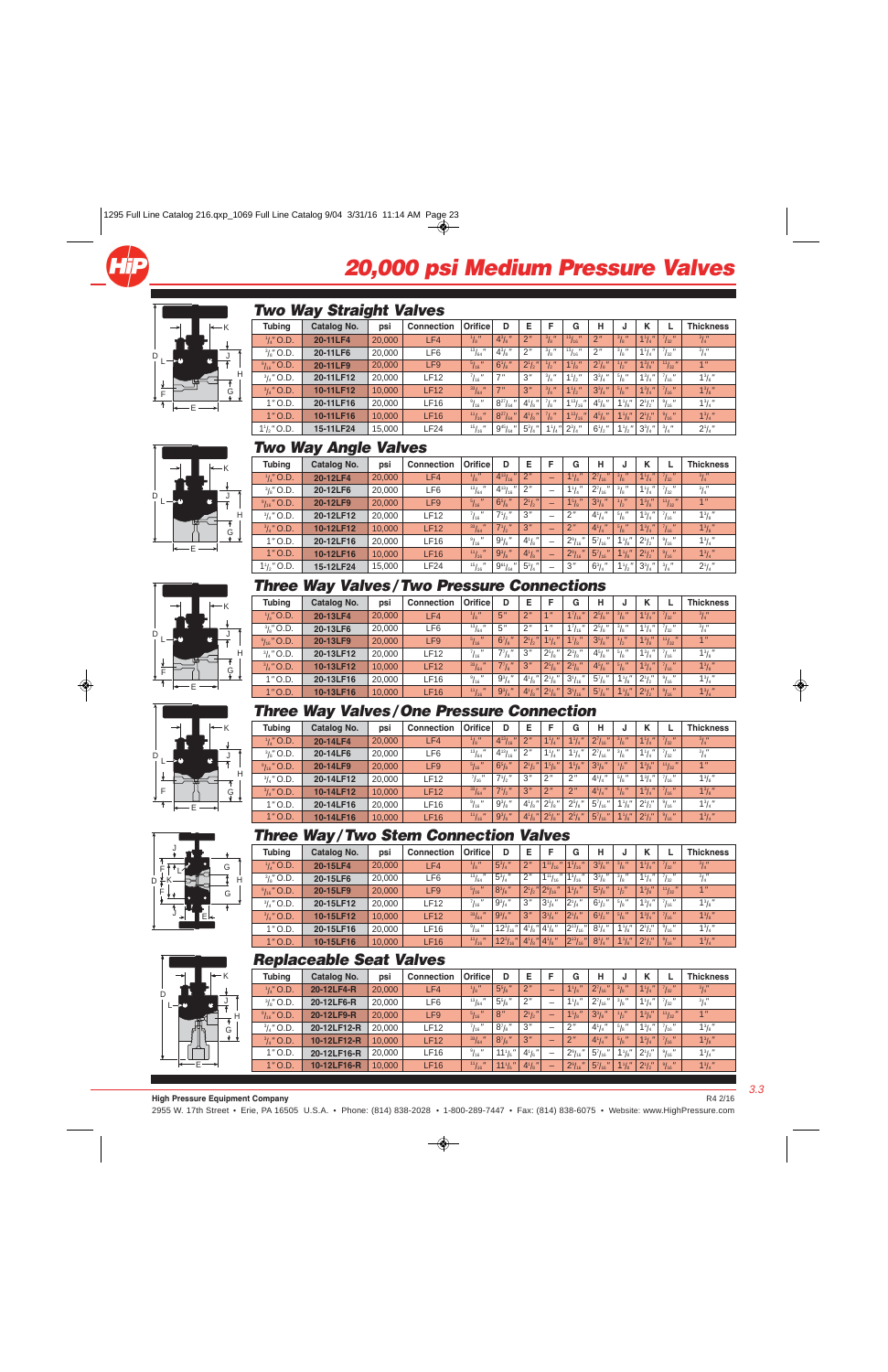## <span id="page-3-0"></span>**Glands/Collars/Plugs Elbows/Tees/Crosses**

A complete range of elbows, tees, and crosses is available for all of the tubing connection sizes. Material is high tensile 316 stainless steel. Standard tubing glands and collars are provided unless otherwise specified.

#### **Connection Components**



#### **Medium Pressure Elbows**

|   | Catalog No. | <b>Pressure</b><br>Rating<br>psi | <b>Connections</b>                        | $A-B$           | Е               | F               | G                       | н               | <b>Thickness</b>    |
|---|-------------|----------------------------------|-------------------------------------------|-----------------|-----------------|-----------------|-------------------------|-----------------|---------------------|
|   | 20-22LF4    | 20,000                           | $1/4$ " O.D. TUBE                         | LF4             | $1^{3}/_{16}$ " | 4 <sup>11</sup> | $^{7}/\!$ $\frac{1}{8}$ | $^{11}/_{16}$ " | $^{5}/_{8}$ "       |
|   | 20-22LF6    | 20,000                           | $\frac{3}{8}$ " O.D. TUBE                 | LF <sub>6</sub> | $1^{3}/8$       | $1^{3}/s''$     | 4 <sub>II</sub>         | 1 <sup>''</sup> | $^{3}/_{4}$ "       |
| н | 20-22LF9    | 20,000                           | $\frac{9}{16}$ " O.D. TUBE                | LF <sub>9</sub> | $1^{3}/4$ "     | $1^{3}/_{4}$ "  | $1^{1}/_{4}$ "          | $1^{1}/_{4}$ "  | 1 <sup>''</sup>     |
|   | 20-22LF12   | 20,000                           | $\frac{3}{4}$ " O.D. TUBE                 | LF12            | $2^{1}/4$       | $2^{1}/4$       | $1\frac{1}{2}$          | $1\frac{1}{2}$  | $1^{3}/3''$         |
|   | 20-22LF16   | 20,000                           | 1" O.D. TUBE                              | <b>LF16</b>     | 3"              | 3"              | $2^{1}/_{16}$           | $21/16$ "       | 1 <sup>3</sup> /4'' |
|   | 15-22LF24   | 15,000                           | 1 <sup>1</sup> / <sub>2</sub> " O.D. TUBE | <b>LF24</b>     | $5^{3}/_{4}$ "  | 4"              | $2^7$ /s"               | $2^7/s''$       | $2^1/4''$           |

#### **Medium Pressure Tees**

| <b>Catalog No.</b> | <b>Pressure</b><br>Rating<br>psi | <b>Connections</b>         | $A-B-C$         | Е                | F              | G                             | н               | <b>Thickness</b> |
|--------------------|----------------------------------|----------------------------|-----------------|------------------|----------------|-------------------------------|-----------------|------------------|
| 20-23LF4           | 20,000                           | $\frac{1}{4}$ " O.D. TUBE  | LF4             | $1^{3}/4$        | 4"             | $^{7}/_{8}$ "                 | 11/16           | $^{5}/_{8}$ "    |
| 20-23LF6           | 20,000                           | $\frac{3}{8}$ " O.D. TUBE  | LF <sub>6</sub> | 2"               | $1^{3}/8$      | 1"                            | 4 <sub>  </sub> | $^{3}/_{4}$ "    |
| 20-23LF9           | 20,000                           | $\frac{9}{16}$ " O.D. TUBE | LF <sub>9</sub> | $2^{1/2}$        | $1^{3}/_{4}$ " | $1^{1}/_{4}$ "                | $1^{1}/_{4}$ "  | 1 <sup>11</sup>  |
| 20-23LF12          | 20,000                           | $\frac{3}{4}$ " O.D. TUBE  | LF12            | 3"               | $2^1/4''$      | $1^{1}/2$                     | $1\frac{1}{2}$  | $1^3/s''$        |
| 20-23LF16          | 20,000                           | 1" O.D. TUBE               | <b>LF16</b>     | $4^{1}/s''$      | 3"             | $\mathbf{u}$<br>$2^{1}/_{16}$ | $2^{1}/_{16}$ " | $1^3/4''$        |
| 15-23LF24          | 15,000                           | $1\frac{1}{2}$ / O.D. TUBE | LF24            | $5\frac{3}{4}$ " | 4"             | $2^7$ /s"                     | $2^7/s''$       | $2^{1}/_{4}$ "   |

#### **H F G B A D C**

#### **Medium Pressure Crosses**

|                    | <b>Pressure</b><br>Rating |                             |                 |                  |                  |                      |                    |                  |
|--------------------|---------------------------|-----------------------------|-----------------|------------------|------------------|----------------------|--------------------|------------------|
| <b>Catalog No.</b> | psi                       | <b>Connections</b>          | $A-B-C-D$       | Е                | F                | G                    | н                  | <b>Thickness</b> |
| 20-24LF4           | 20,000                    | $\frac{1}{4}$ " O.D. TUBE   | LF4             | $1^{3}/_{4}$ "   | $1^{3}/8$ "      | $^7$ / $\frac{1}{8}$ | 11/16              | $^{5}/_{8}$ "    |
| 20-24LF6           | 20,000                    | $\frac{3}{8}$ " O.D TUBE    | LF6             | 2"               | 2"               | 1"                   | $4$ $\overline{1}$ | $^{3}/_{4}$ "    |
| 20-24LF9           | 20,000                    | $\frac{9}{16}$ " O.D. TUBE  | LF <sub>9</sub> | $2^{1}/2$ "      | $2^{1}/2$ "      | $1^{1}/4$            | $1^{1}/4$          | 1 <sup>''</sup>  |
| 20-24LF12          | 20,000                    | $\frac{3}{4}$ " O.D. TUBE   | <b>LF12</b>     | 3"               | 3"               | $1\frac{1}{2}$       | $1\frac{1}{2}$     | $1^{3}/8$        |
| 20-24LF16          | 20,000                    | 1" O.D. TUBE                | LF16            | $4^{1}/s$        | $4^{1}/s$        | $2^{1}/_{16}$ "      | $2^{1}/_{16}$ "    | $1^{3}/_{4}$ "   |
| 15-24LF24          | 15,000                    | $1\frac{1}{2}$ ," O.D. TUBE | LF24            | $5\frac{3}{4}$ " | $5\frac{3}{4}$ " | $2^7$ /s"            | $2^7$ /s"          | $2^{1}/4$        |



**B**

**C A**

**G**

**A**

**G**

**H**

**F**

**E**

**B**

**E**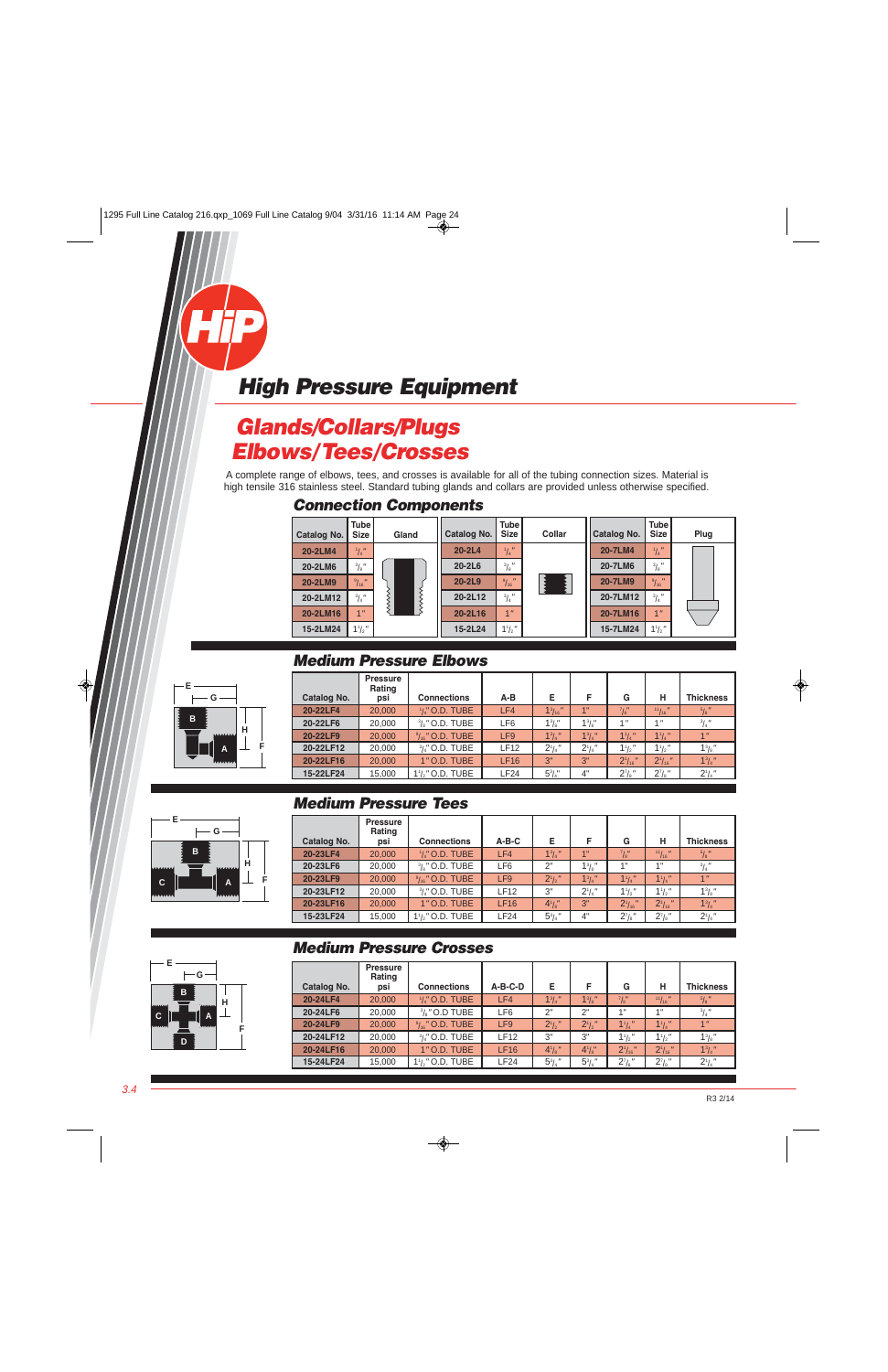<span id="page-4-0"></span>

# **Union Couplings (Slip Type)**

Union (slip type) couplings are ideal for use in confined space installations. This design allows the entire coupling to be disconnected and slipped back over the tubing to facilitate assembly and disassembly. In installations where tubing is easily assembled, it is preferable (and less expensive) to use standard straight couplings (see section 8.0). Standard material is high tensile 316 stainless steel. Standard tubing collars and glands are provided unless otherwise specified.



| Catalog No. | <b>Tubing</b>                 | psi    | А               | в               | <b>Orifice</b>  | Length            | Hex            |
|-------------|-------------------------------|--------|-----------------|-----------------|-----------------|-------------------|----------------|
| 20-21LF4-U  | $\frac{1}{4}$ " O.D.          | 20,000 | LF4             | LF4             | $\frac{1}{8}$   | $1\frac{9}{16}$ " | $\frac{5}{8}$  |
| 20-21LF6-U  | $\frac{3}{8}$ " O.D.          | 20,000 | LF6             | LF6             | $^{7}/_{32}$ "  | $1^{3}/_{4}$ "    | $^{3}/_{4}$ "  |
| 20-21LF9-U  | $\frac{9}{16}$ " O.D.         | 20,000 | LF <sub>9</sub> | LF <sub>9</sub> | $^{23}/_{64}$ " | $2^1/s''$         | 1 <sup>n</sup> |
| 20-21LF12-U | $\frac{3}{4}$ " O.D.          | 20,000 | <b>LF12</b>     | <b>LF12</b>     | $\frac{33}{64}$ | $2^1/2$           | $1^{3}/8$ "    |
| 20-21LF16-U | $1"$ O.D.                     | 20,000 | <b>LF16</b>     | LF16            | 11/16           | $3^{1}/2$         | $1^{3}/4$      |
| 15-21LF24-U | $1\frac{1}{2}$ $\degree$ O.D. | 15,000 | LF24            | LF24            | 15/16           | 5"                | $2^1/4''$      |

## **Bulkhead Couplings**

Bulkhead couplings are designed specifically for passing a tubing connection through a panel or steel barricade. These couplings include a locknut as shown. Material is high tensile 316 stainless steel. Standard tubing collars and glands are included unless otherwise specified.



| Catalog No. | Tubing                        | psi    | <b>Connections</b> | Orifice        | Length      | Hex            | <b>Hole Diameter</b> |
|-------------|-------------------------------|--------|--------------------|----------------|-------------|----------------|----------------------|
| 20-21LF4-B  | $\frac{1}{4}$ " O.D.          | 20,000 | LF4                | $\frac{1}{8}$  | $1^{7}/s''$ | 1 <sup>n</sup> | $\frac{13}{16}$      |
| 20-21LF6-B  | $\frac{3}{8}$ " O.D.          | 20,000 | LF <sub>6</sub>    | $^{7}/_{32}$ " | 2"          | 1 <sup>n</sup> | 15/16                |
| 20-21LF9-B  | $\frac{9}{16}$ " O.D.         | 20,000 | LF <sub>9</sub>    | $^{23}/_{64}$  | $2^{3}/s$ " | $1^{3}/s''$    | $1\frac{1}{8}$       |
| 20-21LF12-B | $\frac{3}{4}$ " O.D.          | 20,000 | LF12               | 33/64          | $2^{5}/s$ " | $1^{7}/8$      | $1^{11}/_{16}$ "     |
| 20-21LF16-B | $1"$ O.D.                     | 20,000 | $LF-16$            | 11/16          | $3^{1}/2$ " | $2^{1}/s''$    | $1^{15}/_{16}$ "     |
| 15-21LF24-B | $1\frac{1}{2}$ $\degree$ O.D. | 15,000 | LF24               | 15/16          | 5"          | $2^{1}/2$      | $2^{7}/_{16}$ "      |

### **Caps**

Tubing end caps are offered for use in sealing off tubing ends either for temporary use or permanent use, such as on small volume reservoirs. Standard material is high tensile 316 stainless steel. Standard tubing collars and glands are provided unless otherwise specified.



| <b>Catalog No.</b> | <b>Tubing</b>         | psi    | А           | Length         | <b>Hex</b>           |
|--------------------|-----------------------|--------|-------------|----------------|----------------------|
| 20-21LF4-C         | $\frac{1}{4}$ " O.D.  | 20,000 | LF4         | $^{7}/_{8}$ "  | $^{5}/_{8}$ "        |
| 20-21LF6-C         | $\frac{3}{8}$ " O.D.  | 20,000 | LF6         | $1^{3}/_{8}$ " | $^{3}/_{4}$ "        |
| 20-21LF9-C         | $\frac{9}{16}$ " O.D. | 20,000 | LF9         | $1\frac{1}{2}$ | 4 <sub>  </sub>      |
| 20-21LF12-C        | $\frac{3}{4}$ " O.D.  | 20,000 | <b>LF12</b> | $2^1/2''$      | $1^{3}/\mathrm{s}$ " |
| 20-21LF16-C        | $1"$ O.D.             | 20,000 | LF16        | 3"             | $13/4$ "             |
| 15-21LF24-C        | $1\frac{1}{2}$ O.D.   | 15,000 | LF24        | $3^{1}/2$      | $2^{1}/_{4}$ "       |

3.5

R2 2/14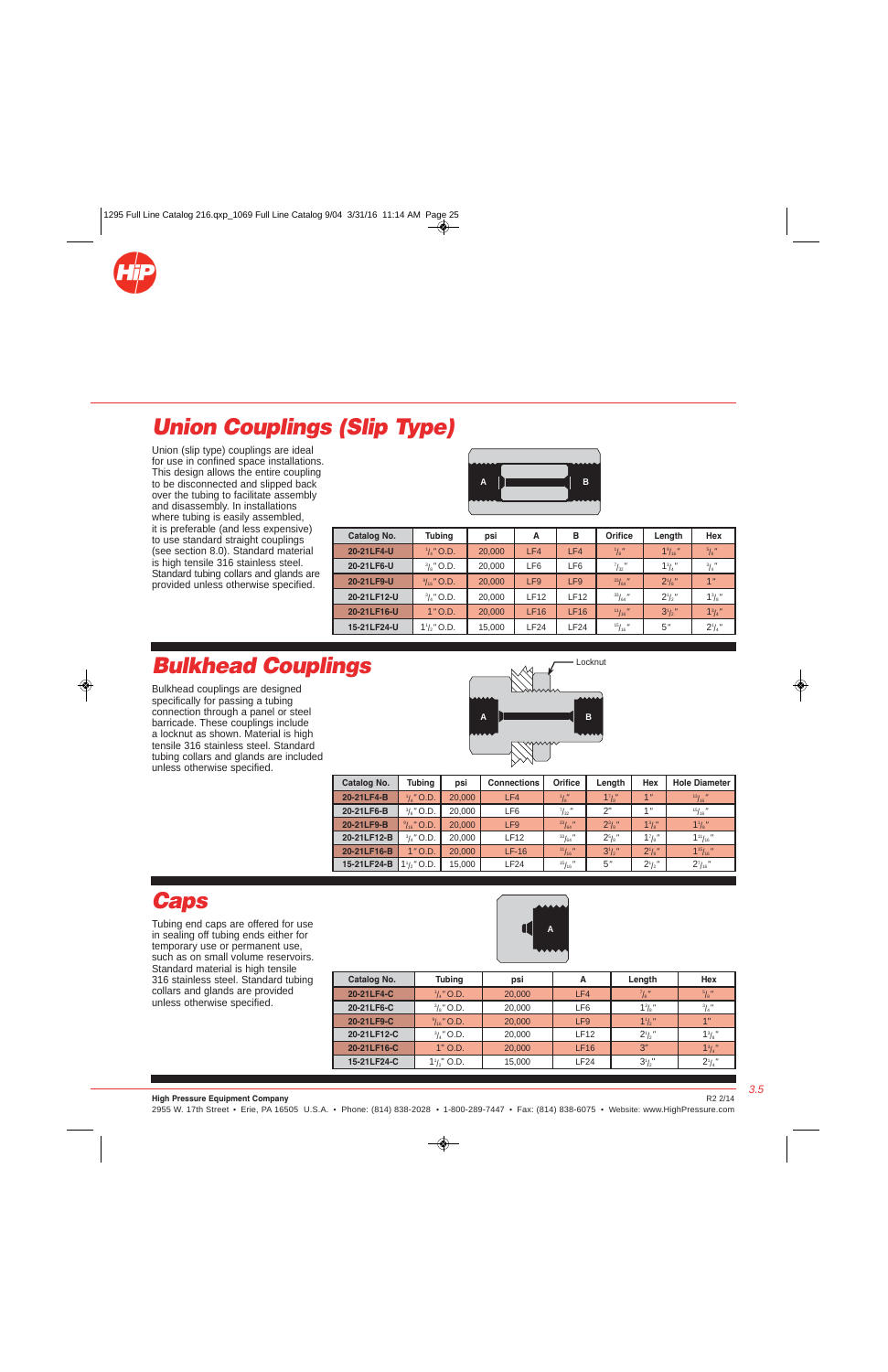<span id="page-5-0"></span>

### **Line Filters**

The line filters as shown utilize sintered stainless steel filter discs 4 pc./set. Porosities are available as per the chart to the right. If not otherwise specified, 100 micron filter discs are supplied. (One micron = 0.001 millimeters). Material of body, caps and cover is high tensile 316 stainless steel. Standard tubing glands and collars are provided unless otherwise specified.



|             |                       |        |                    |                 |                |                  |     | <b>Micron Size Filter</b><br>Available |  |    |  |        |
|-------------|-----------------------|--------|--------------------|-----------------|----------------|------------------|-----|----------------------------------------|--|----|--|--------|
| Catalog No. | <b>Tubing</b>         | psi    | <b>Connections</b> | Orifice         | Length         | <b>Thickness</b> | 0.5 |                                        |  | 10 |  | 401100 |
| 20-51LF4    | $\frac{1}{4}$ " O.D.  | 20,000 | LF4/               | $\frac{1}{8}$   | $5^{1}/_{4}$ " | $1^{3}/s''$      |     |                                        |  |    |  |        |
| 20-51LF6    | $\frac{3}{8}$ " O.D.  | 20,000 | ∟F6                | $^{7}/_{32}$ "  | $5^{1}/_{4}$ " | $1^{3}/s''$      |     |                                        |  |    |  |        |
| 20-51LF9    | $\frac{9}{16}$ " O.D. | 20,000 | LF9                | $^{23}/_{64}$ " | $5^{1}/4$      | $1^{3}/s''$      |     |                                        |  |    |  |        |

# **Ball Check Valves**

Ball type check valves insure flow in one direction only. Material for body, caps and cover is high tensile 316 stainless steel. Standard tubing glands and collars are provided unless otherwise specified.



| Catalog No. | <b>Tubing</b>         | psi    | <b>Connections</b> | Orifice          | Length         | <b>Thickness</b> |
|-------------|-----------------------|--------|--------------------|------------------|----------------|------------------|
| 20-41LF4    | $\frac{1}{4}$ " O.D.  | 20,000 | LF4                | $\frac{1}{8}$    | $3^{3}/4$ "    | 1"               |
| 20-41LF6    | $\frac{3}{8}$ " O.D.  | 20,000 | LF6                | $^{7}/_{32}$ "   | $3^{3}/_{4}$ " | 1"               |
| 20-41LF9    | $\frac{9}{16}$ " O.D. | 20,000 | LF <sub>9</sub>    | $^{23}/_{64}$ "  | $4^{1}/2$      | $1^{3}/s''$      |
| 20-41LF12   | $\frac{3}{4}$ " O.D.  | 20,000 | <b>LF12</b>        | $^{7}/_{16}$ "   | $5^{1}/s$      | $1^{3}/_{4}$ "   |
| 20-41LF16   | $1"$ O.D.             | 20,000 | LF16               | $\frac{9}{16}$ " | $6^{1}/2$      | $2^{1}/2$        |

**Note:** 20-41LF16 material 17-4PH

## **Soft Seat Check Valves**

Soft seat check valves insure flow in one direction only and can be mounted in any position. These are highly reliable for both gas and liquid service. Standard material for the sealing surface (soft seat) is Buna-N (nitrile) on  $1/4$ ,  $3/8$  and  $3/4$ <sub>6</sub> models, and Teflon on  $\frac{3}{4}$ " and 1" models, with other materials (including each of these, as well as Viton)

available upon request. Temperature is limited by the choice of O-ring material. Material of all other parts is high tensile 316 stainless steel. Standard glands and collars are provided unless otherwise specified.



| Catalog No. | <b>Tubing</b>         | <b>Connections</b><br>psi |             | Orifice         | Length         | <b>Thickness</b> |
|-------------|-----------------------|---------------------------|-------------|-----------------|----------------|------------------|
| 20-41LF4-T  | $\frac{1}{4}$ " O.D.  | 20,000                    | LF4         | $\frac{1}{8}$   | $3^{3}/_{4}$ " | 1"               |
| 20-41LF6-T  | $\frac{3}{8}$ " O.D.  | 20,000                    | LF6         | $^{7}/_{32}$ "  | $3^{3}/_{4}$ " | 1"               |
| 20-41LF9-T  | $\frac{9}{16}$ " O.D. | 20,000                    | LF9         | $^{23}/_{64}$ " | $4^{1}/2$      | $1^{3}/s''$      |
| 20-41LF12-T | $\frac{3}{4}$ " O.D.  | 20,000                    | <b>LF12</b> | $^{7}/_{16}$ "  | $5^{1}/s$      | $1^{3}/_{4}$ "   |
| 20-41LF16-T | $1"$ O.D.             | 20,000                    | LF16        | $\frac{9}{16}$  | $6^{1}/2$      | $2^{1}/2$        |

**Note:** 20-41LF16 material 17-4PH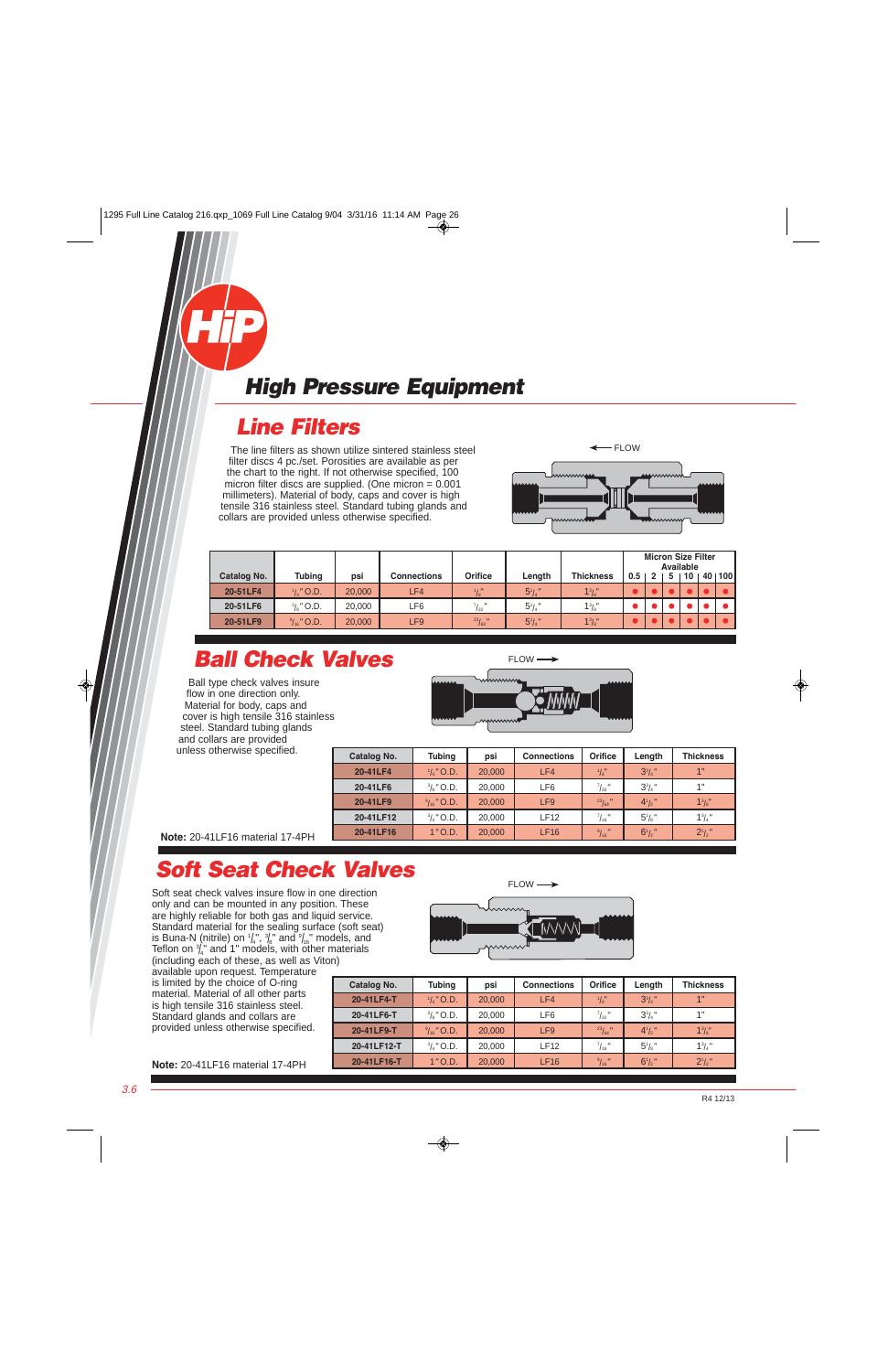<span id="page-6-0"></span>

## **Safety Heads**



 The male inlet design can be inserted directly into the tubing connections of valves and various fittings such as tees and crosses, or located in pressure vessels.

 $\sim$  Outlet connections are  $\frac{3}{8}$ " pipe (NPT). This outlet **EXAMARE CONNECTED THE CONNECTED SUITE** THE CONNECTED MAY be connected to a suitable discharge line to vent pressure to a safe location in the event of bursting of the rupture disc. Torque required for sealing rupture discs will range from 40 to 90 foot pounds, depending upon pressure and media being used.

Material of body and hold down nut is high tensile 316 stainless steel. Standard tubing glands and collars are provided unless otherwise specified.

 **Note:** Rupture discs are **not** included and must be ordered as a separate item.

| Catalog No. | <b>Tubing</b>         | psi    | <b>Connections</b> | Orifice | Length         | Hex              |
|-------------|-----------------------|--------|--------------------|---------|----------------|------------------|
| 20-61LM4    | $\frac{1}{4}$ " O.D.  | 20,000 | LM4                | 0.125"  | 2"             | 4 <sup>  </sup>  |
| 20-61LM6    | $\frac{3}{8}$ " O.D.  | 20,000 | LM <sub>6</sub>    | 0.219"  | 2"             | 4 !!             |
| 20-61LM9    | $\frac{9}{16}$ " O.D. | 20,000 | LM <sub>9</sub>    | 0.250"  | $2\frac{1}{8}$ | 4 <sub>  </sub>  |
| 20-61LM12   | $\frac{3}{4}$ " O.D.  | 20,000 | <b>LM12</b>        | 0.250"  | $2^{3}/s''$    | $1\frac{1}{8}$ " |
| 20-61LM16   | $1"$ O.D.             | 20,000 | <b>LM16</b>        | 0.250"  | $3^{1}/2$ "    | $1\frac{1}{8}$   |

### **Rupture Discs 1 /4 " Angled Seat**



**SPECIAL DISCS** are available on special order for pressure ranges not shown above and in numerous materials and coatings. Consult factory for price and delivery.

Standard rupture discs are available from stock in burst pressures as listed in the chart below. All pressures through 20,000 psi are shaded. These discs are 316 stainless steel (except for 1,000 psi which are inconel) and may be used with any of the safety heads shown. Note that these rupture discs are supplied with a tolerance of plus 6% and minus 3% of specified burst pressure. Samples of each batch are tested and the actual average burst pressure is stamped on an accompanying metal tag. Factors influencing rupture disc life include corrosion, metal fatigue, and cyclic effects. Periodic replacement is recommended to prevent premature failure.



#### **Standard Burst Pressures (in psi at 72°F)**

| 1.000 | 3.000 | 5.000 | 000.7 | 9.000  | 11.000 | 17.500 | 25,000 | 37.500 | 55,000 |
|-------|-------|-------|-------|--------|--------|--------|--------|--------|--------|
| 1,500 | 3.500 | 5.500 | 7.500 | 9.500  | 11.500 | 18.000 | 27,000 | 40.000 | 60,000 |
| 2,000 | 4.000 | 6.000 | 8.000 | 10.000 | 12.500 | 20,000 | 30,000 | 45.000 | 65,000 |
| 2,500 | 4.500 | 6.500 | 8.500 | 10.500 | 15,000 | 22.500 | 35,000 | 50,000 |        |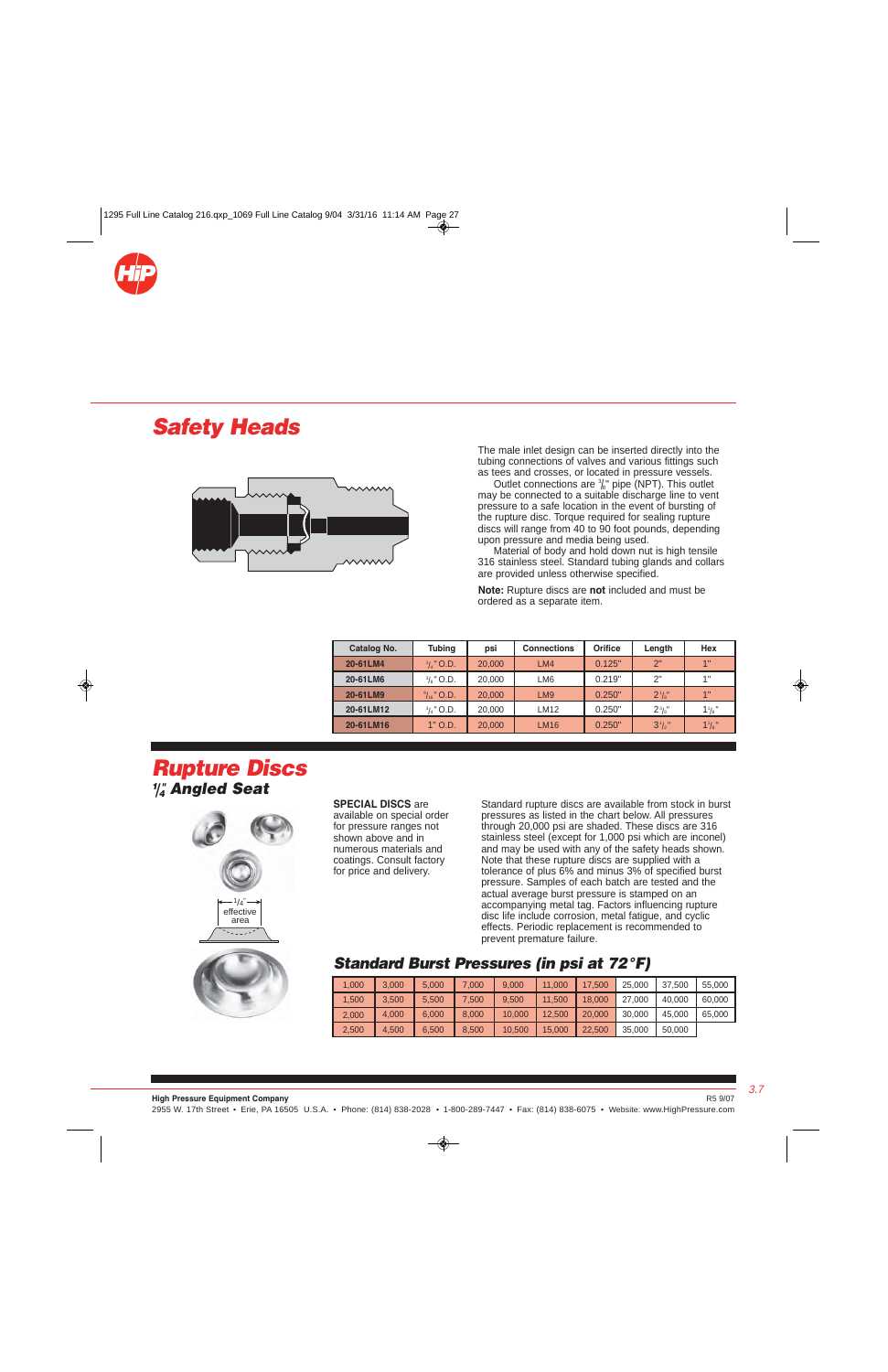## <span id="page-7-0"></span>**Anti-Vibration Gland Assemblies**

Tubing systems that are subject to extreme vibration or shock, such as mobile pressure systems or long tubing runs culminating at a compressor, will benefit from the use of High Pressure Equipment Company's Anti-Vibration Gland Assemblies. These assemblies utilize the same reliable connection geometries as the standard HiP fittings, with the added benefit of essentially unlimited vibrational fatigue life.

 A coned and threaded tube, when subjected to unusual or excessive vibration, may fail prematurely and break at the last thread. The Anti-Vibration Gland Assembly acts to move the fulcrum of vibration away from the threaded portion of the tube and onto the strong, solid wall of the tubing. A wedge-like collet firmly holds the assembly in place, virtually eliminating premature tubing failure while reliably maintaining a leak-free connection between the tube and the connection seat.

| Catalog No. | <b>Pressure</b><br>Rating<br>psi | <b>Connections</b>                            | Α                        | в              | C                 |
|-------------|----------------------------------|-----------------------------------------------|--------------------------|----------------|-------------------|
| 20-3LM4     | 20,000                           | $1/4$ " MEDIUM PRESSURE                       | $^{5}/_{8}$ "            | $\frac{1}{2}$  | $1^{7}/_{16}$ "   |
| 20-3LM6     | 20,000                           | $\frac{3}{8}$ " MEDIUM PRESSURE               | $^{3}/_{4}$ <sup>"</sup> | $^{5}/_{8}$ "  | 15/8"             |
| 20-3LM9     | 20,000                           | $\frac{9}{16}$ " MEDIUM PRESSURE              | 1"                       | $^{7}/_{8}$ "  | $1^{7}/s$         |
| 20-3LM12    | 20,000                           | <sup>3</sup> / <sub>4</sub> " MEDIUM PRESSURE | $1\frac{1}{4}$           | $1\frac{1}{8}$ | $2^{\frac{1}{8}}$ |
| 20-3LM16    | 20,000                           | <b>1" MEDIUM PRESSURE</b>                     | $11/2$ "                 | $1^{3}/8$ "    | $2^{1/2}$         |

#### **Medium Pressure Anti-Vibration Gland Assemblies**

#### **Anti-Vibration Components**

| <b>Tubing</b><br><b>Size</b> | <b>Slotted</b><br><b>Collet</b> | <b>Collet</b><br>Gland | <b>Collet</b><br><b>Body</b> | Collar     |
|------------------------------|---------------------------------|------------------------|------------------------------|------------|
| $\frac{1}{4}$                | 2-8769                          | 2-8770                 | 2-8768                       | $20 - 2L4$ |
| $\frac{3}{8}$ "              | 2-8772                          | 2-8773                 | 2-8771                       | $20-2L6$   |
| $\mathbf{u}$<br>9/16         | 2-8775                          | 2-8776                 | 2-8774                       | $20 - 2L9$ |
| $^{3}/_{4}$ "                | 2-8778                          | 2-8779                 | 2-8777                       | 20-2L12    |
| $\blacksquare$               | 2-8781                          | 2-8782                 | 2-8780                       | 20-2L16    |

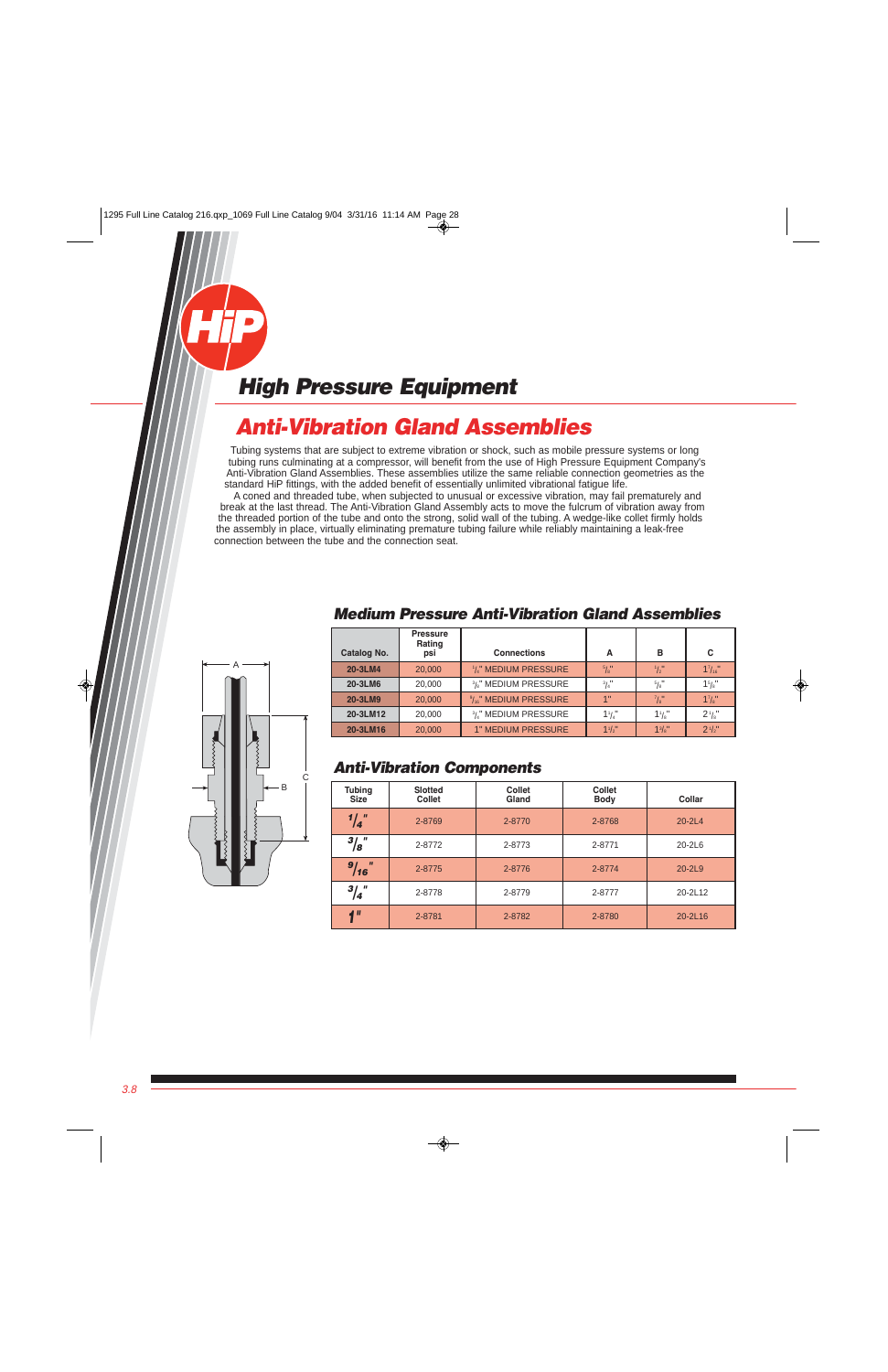<span id="page-8-0"></span>

## **Medium Pressure Tubing**

Tubing is cold drawn, seamless, and is supplied in the  $\frac{1}{6}$  hard condition (not annealed). Tensile strength is approximately 40 percent higher than that of annealed tubing. All tubing is manufactured in strict accordance with High Pressure Equipment Company specifications to insure tolerances and bore quality. Tubing is stocked in lengths of 18 to 22 feet but may be ordered in shorter lengths with **no additional cutting charge.**

|               | <b>Tubing Size</b>                  | Working<br>Pressure psi | Type of<br><b>Connection Used</b>                      | <b>Material</b> | Catalog<br><b>Order Number</b> |
|---------------|-------------------------------------|-------------------------|--------------------------------------------------------|-----------------|--------------------------------|
| $1/4$ "       | $\frac{1}{4}$ " O.D. x 0.109" I.D.  | 20,000                  | $\frac{1}{4}$ " MEDIUM PRESSURE (LF4)                  | 316 SS          | 20-9M4-316                     |
| $^{3}/_{8}$ " | $\frac{3}{8}$ " O.D. x 0.203" I.D.  | 20,000                  | <sup>3</sup> / <sub>8</sub> " MEDIUM PRESSURE (LF6)    | 316 SS          | 20-9M6-316                     |
|               | $\frac{9}{16}$ " O.D. x 0.359" I.D. | 10,000                  |                                                        | 316 SS          | 10-9M9-316                     |
| 9/16          | $\frac{9}{16}$ " O.D. x 0.312" I.D. | 20,000                  | $\frac{9}{16}$ " MEDIUM PRESSURE (LF9)                 | 304 SS          | 20-9M9-304                     |
|               |                                     |                         |                                                        | 316 SS          | 20-9M9-316                     |
| $^{3}/_{4}$ " | $\frac{3}{4}$ " O.D. x 0.516" I.D.  | 10,000                  | 3/4" MEDIUM PRESSURE (LF12)                            | 316 SS          | 10-9M12-316                    |
|               | $\frac{3}{4}$ " O.D. x 0.438" I.D.  | 20,000                  |                                                        |                 | 20-9M12-316                    |
| $\mathbf{I}$  | 1" O.D. x 0.688" I.D.               | 10,000                  | 1" MEDIUM PRESSURE (LF16)                              | 316 SS          | 10-9M16-316                    |
|               | 1" O.D. x 0.562" I.D.               | 20,000                  |                                                        |                 | 20-9M16-316                    |
| $1^1/2$       | $1\frac{1}{2}$ " O.D. x 0.937" I.D. | 15,000                  | 1 <sup>1</sup> / <sub>2</sub> " MEDIUM PRESSURE (LF24) | 316 SS          | 15-9M24-316                    |

## **Nipples**

Nipples are stocked in 316 stainless steel. Nipples in lengths other than those shown are supplied upon request. Nipples are not furnished with collars and glands, unless specified at time of order.



### **Coned and Threaded Nipples**

|                   |                                                 |                                              |                                                  |                                                | Tubing Size (O.D. x I.D.)                       |                                       |                                        |                                              |
|-------------------|-------------------------------------------------|----------------------------------------------|--------------------------------------------------|------------------------------------------------|-------------------------------------------------|---------------------------------------|----------------------------------------|----------------------------------------------|
| Length            | $\frac{1}{4}$ " O.D. x<br>$\frac{7}{64}$ " I.D. | $^{3}/_{8}$ " O.D. x<br>$^{13}/_{64}$ " I.D. | $\frac{9}{16}$ " O.D. x<br>$\frac{5}{16}$ " I.D. | $\frac{3}{4}$ " O.D. x<br>$^{33}/_{64}$ " I.D. | $\frac{3}{4}$ " O.D. x<br>$\frac{7}{16}$ " I.D. | $1"$ O.D. $x$<br>$\frac{11}{16}$ I.D. | $1"$ O.D. $x$<br>$\frac{9}{16}$ " I.D. | $1\frac{1}{2}$ " O.D. x<br>$15/16$ $\,$ I.D. |
| $psi \rightarrow$ | 20,000 psi                                      | 20,000 psi                                   | 20,000 psi                                       | 10,000 psi                                     | 20,000 psi                                      | 10,000 psi                            | 20,000 psi                             | 15,000 psi                                   |
| $2^{3}/4$ "       | 20-LM4-2.75                                     |                                              |                                                  |                                                |                                                 |                                       |                                        |                                              |
| 3''               |                                                 | 20-LM6-3                                     |                                                  |                                                |                                                 |                                       |                                        |                                              |
| 4 <sup>n</sup>    |                                                 |                                              | 20-LM9-4                                         | 10-LM12-4                                      |                                                 |                                       |                                        |                                              |
| 6''               | 20-LM4-6                                        | 20-LM6-6                                     | 20-LM9-6                                         | 10-LM12-6                                      | 20-LM12-6                                       | 10-LM16-6                             | 20-LM16-6                              | 15-LM24-6                                    |
| 8''               | 20-LM4-8                                        | 20-LM6-8                                     | 20-LM9-8                                         | 10-LM12-8                                      | 20-LM12-8                                       | 10-LM16-8                             | 20-LM16-8                              | 15-LM24-8                                    |
| 10''              | 20-LM4-10                                       | 20-LM6-10                                    | 20-LM9-10                                        | 10-LM12-10                                     | 20-LM12-10                                      | 10-LM16-10                            | 20-LM16-10                             | 15-LM24-10                                   |
| 12"               | 20-LM4-12                                       | 20-LM6-12                                    | 20-LM9-12                                        | 10-LM12-12                                     | 20-LM12-12                                      | 10-LM16-12                            | 20-LM16-12                             | 15-LM24-12                                   |

R5 2/14